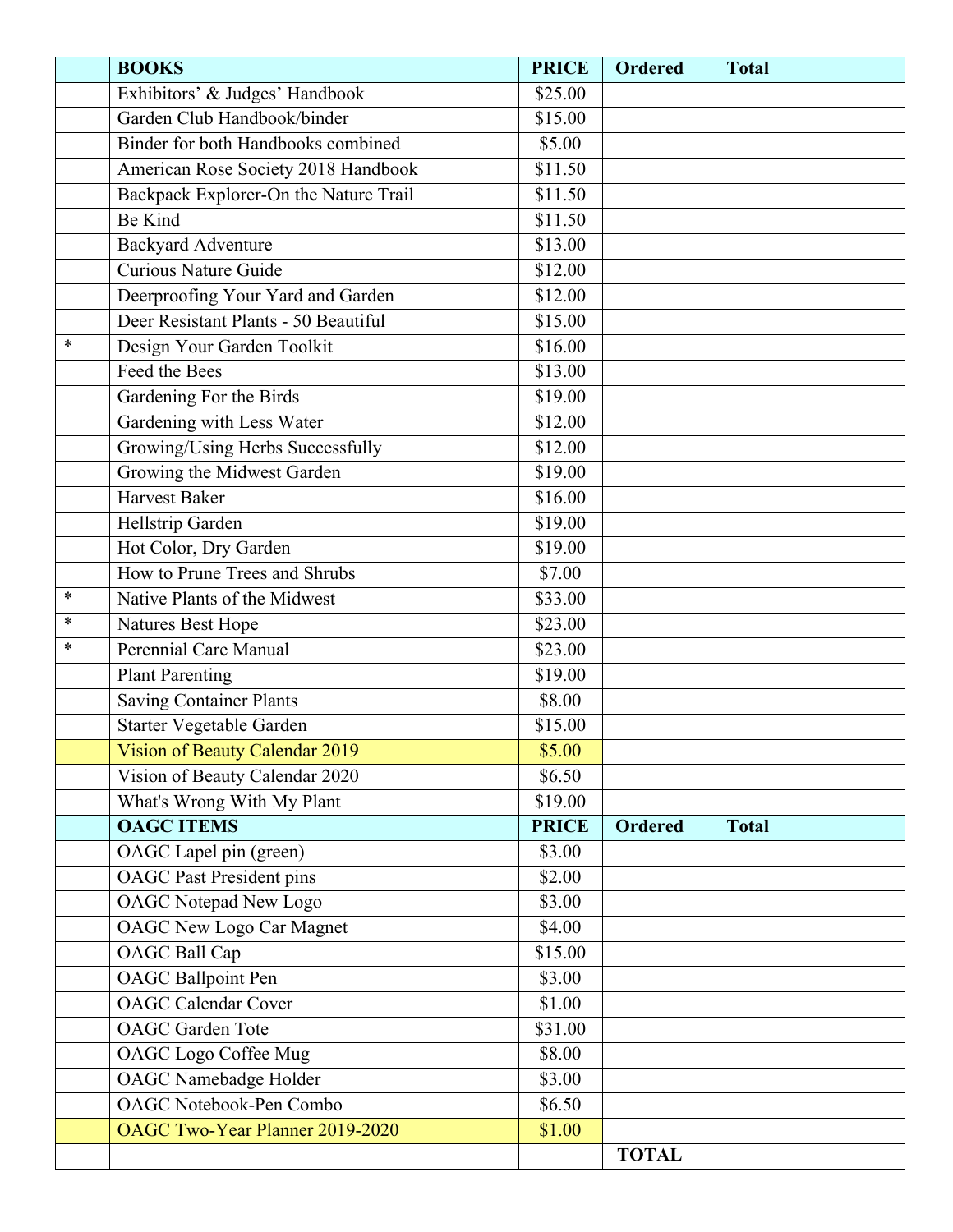|        | <b>OAGC ITEMS</b>                                    | <b>PRICE</b> | <b>Ordered</b>                           | <b>Total</b> |                               |
|--------|------------------------------------------------------|--------------|------------------------------------------|--------------|-------------------------------|
| $\ast$ | OAGC Two-Year Planner 2020-2021                      | \$2.00       |                                          |              |                               |
|        | Magnifier                                            | \$0.75       |                                          |              |                               |
|        | OAGC Bib Apron                                       | \$18.00      |                                          |              |                               |
|        | <b>OAGC</b> Denim Waist Apron                        | \$22.00      |                                          |              |                               |
|        | New Logo T-shirt: M-3, L-7, XL-7                     | \$10.00      |                                          |              |                               |
|        | XXL-7                                                | \$12.00      |                                          |              |                               |
|        | XXXL-0                                               | \$14.00      |                                          |              |                               |
|        | Khaki Logo Shirt: L-9, XL-5                          | \$30.00      | Available<br><b>Sizes</b>                | as           | listed                        |
|        | XXL-2, XXXL-3                                        | \$32.00      | <b>FIRST</b><br><b>COME</b><br>ORDER IN- |              | <b>FIRST</b><br><b>FILLED</b> |
|        | <b>FLOWER SHOW SUPPLIES</b>                          | <b>PRICE</b> |                                          |              |                               |
|        | <b>Artistic Best of Show Rosette</b>                 | \$8.00       |                                          |              |                               |
|        | Green Thumb Award for Hort. Excellence Rosette       | \$5.00       |                                          |              |                               |
|        | Horticulture Best of Show Rosette                    | \$8.00       |                                          |              |                               |
|        | Indoor Growers Award, Container Grown                | \$7.50       |                                          |              |                               |
|        | Judges Award of Distinction Rosette                  | \$10.50      |                                          |              |                               |
|        | <b>Outdoor Growers Award for Cultural Perfection</b> | \$6.00       |                                          |              |                               |
|        | <b>Sweepstakes Rosette</b>                           | \$8.50       |                                          |              |                               |
|        | Junior Award of Merit                                | \$5.25       |                                          |              |                               |
|        | Junior Sweepstakes                                   | \$9.50       |                                          |              |                               |
|        | lst Place flower show ribbon (flat)                  | \$0.45       |                                          |              |                               |
|        | $2nd$ Place flower show ribbon (flat)                | \$0.45       |                                          |              |                               |
|        | $3rd$ Place flower show ribbon (flat)                | \$0.45       |                                          |              |                               |
|        | $4th$ Place flower show ribbon (flat)                | \$0.45       |                                          |              |                               |
|        | Flower Show Entry Tags (Pack of 250)                 | \$13.50      |                                          |              |                               |
|        | Miniature Flower Show Entry Tags (Pack of 50)        | \$2.50       |                                          |              |                               |
|        | Pocket Guide to Mixing Color                         | \$3.00       |                                          |              |                               |
|        | Small Color Wheel, 5 1/8"                            | \$4.00       |                                          |              |                               |
|        | Large Color Wheel 9 1/4"                             | \$6.50       |                                          |              |                               |
|        | Magnetic Water tubes--copper 1/2"x4"                 | \$6.50       |                                          |              |                               |
|        | $3/4$ " $x4$ "                                       | \$7.50       |                                          |              |                               |
|        | Magnetic Water Tubes--plastic 3/4"x5"                | \$6.00       |                                          |              |                               |
|        | <b>ADHESIVES &amp; TAPE</b>                          | <b>PRICE</b> | <b>Ordered</b>                           | <b>Total</b> |                               |
|        | Uglu dashes (pk $/100$ )                             | \$3.50       |                                          |              |                               |
|        | Uglu strips $(pk/10)$                                | \$3.00       |                                          |              |                               |
|        | Paddle Wire (22 guage)                               | \$3.00       |                                          |              |                               |
|        | Paddke Wire (24 gauge)                               | \$3.00       |                                          |              |                               |
|        | Cling Floral Adhesive                                | \$5.00       |                                          |              |                               |
|        |                                                      |              |                                          |              |                               |
|        |                                                      |              |                                          |              |                               |
|        |                                                      |              |                                          |              |                               |
|        |                                                      |              | <b>TOTAL</b>                             |              |                               |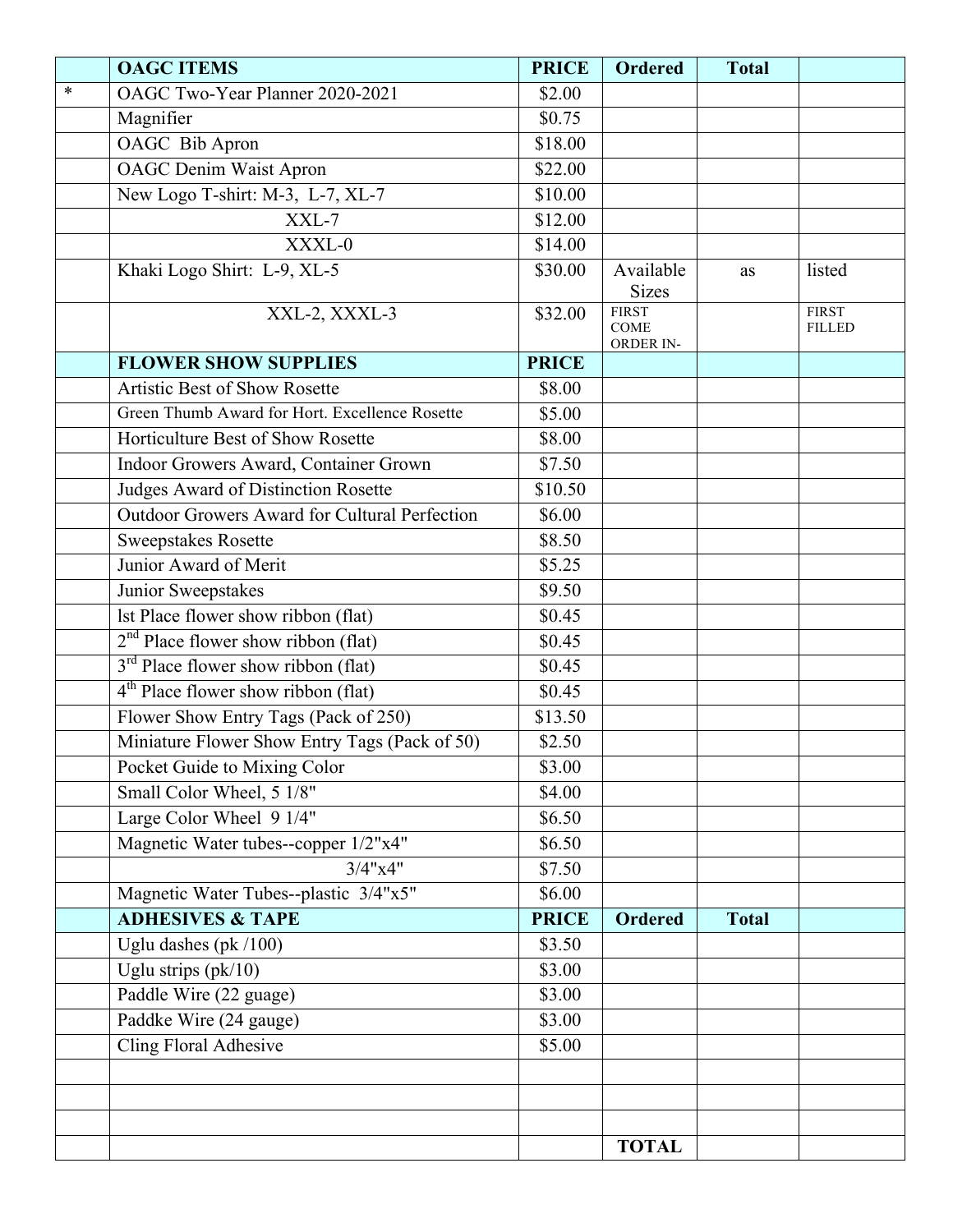| FLORAL FOAM, HOLDERS, SHAPES, MISC       | <b>PRICE</b> | <b>Ordered</b> | <b>Total</b> |  |
|------------------------------------------|--------------|----------------|--------------|--|
| Vase Brush                               | \$9.00       |                |              |  |
| Oasis Floral Foam (green)                | \$1.25       |                |              |  |
| Oasis Floral Foam (black)                | \$2.50       |                |              |  |
| Easy Arranger - 3 pk                     | \$10.00      |                |              |  |
| Easy Arranger - 6"                       | \$6.00       |                |              |  |
| 11/4"<br>Kenzans                         | \$3.00       |                |              |  |
| 15/8"                                    | \$6.00       |                |              |  |
| 2"                                       | \$8.00       |                |              |  |
| 21/2"                                    | \$12.00      |                |              |  |
| Round Pin Cups                           | \$15.00      |                |              |  |
| <b>GARDEN ITEMS</b>                      | <b>PRICE</b> | <b>Ordered</b> | <b>Total</b> |  |
| 8" Rake                                  | \$15.00      |                |              |  |
| Atlas Gloves Large                       | \$6.00       |                |              |  |
| <b>Atlas Gloves Medium</b>               | \$6.00       |                |              |  |
| <b>Atlas Gloves Small</b>                | \$6.00       |                |              |  |
| Cape Cod Weeder                          | \$20.00      |                |              |  |
| Clean-up Handles                         | \$10.00      |                |              |  |
| D-Handle Ladies' Shovel                  | \$23.00      |                |              |  |
| D-Handle Ladies Short Shovel 29"         | \$23.00      |                |              |  |
|                                          |              |                |              |  |
| <b>GARDEN ITEMS</b>                      |              | <b>Ordered</b> | <b>Total</b> |  |
| Dramm By-pass Pruners                    | \$19.00      |                |              |  |
| Dual-Action Hoe                          | \$26.00      |                |              |  |
| <b>Floral Shears</b>                     | \$17.00      |                |              |  |
| Floral Shovel                            | \$19.00      |                |              |  |
| Garden Debri-Tote All                    | \$15.00      |                |              |  |
| Handy Weeder (510HW)                     | \$15.00      |                |              |  |
| Midwest Nonslip Gloves (Large)           | \$6.00       |                |              |  |
| Midwest Nonslip Gloves (Medium)          | \$6.00       |                |              |  |
| Midwest Nonslip Gloves (Small)           | \$6.00       |                |              |  |
| Plant Markers-heavy duty (25 per bundle) | \$16.00      |                |              |  |
| Soil Knife                               | \$23.00      |                |              |  |
| Soil Knife Sheath                        | \$11.00      |                |              |  |
| Soil Knife-Cancer Awareness Pink         | \$23.00      |                |              |  |
| Stainless Steel Soil Tool(4754)          | \$22.00      |                |              |  |
| Velcro plant ties                        | \$5.00       |                |              |  |
| Wonder Grip Nimble (Xsmall)              | \$5.00       |                |              |  |
| Wonder Grip Gloves (Large)               | \$7.00       |                |              |  |
| Wonder Grip Gloves (Med)                 | \$7.00       |                |              |  |
| Wonder Grip Gloves (Small)               | \$7.00       |                |              |  |
|                                          |              |                |              |  |
|                                          |              |                |              |  |
|                                          |              | <b>TOTAL</b>   |              |  |